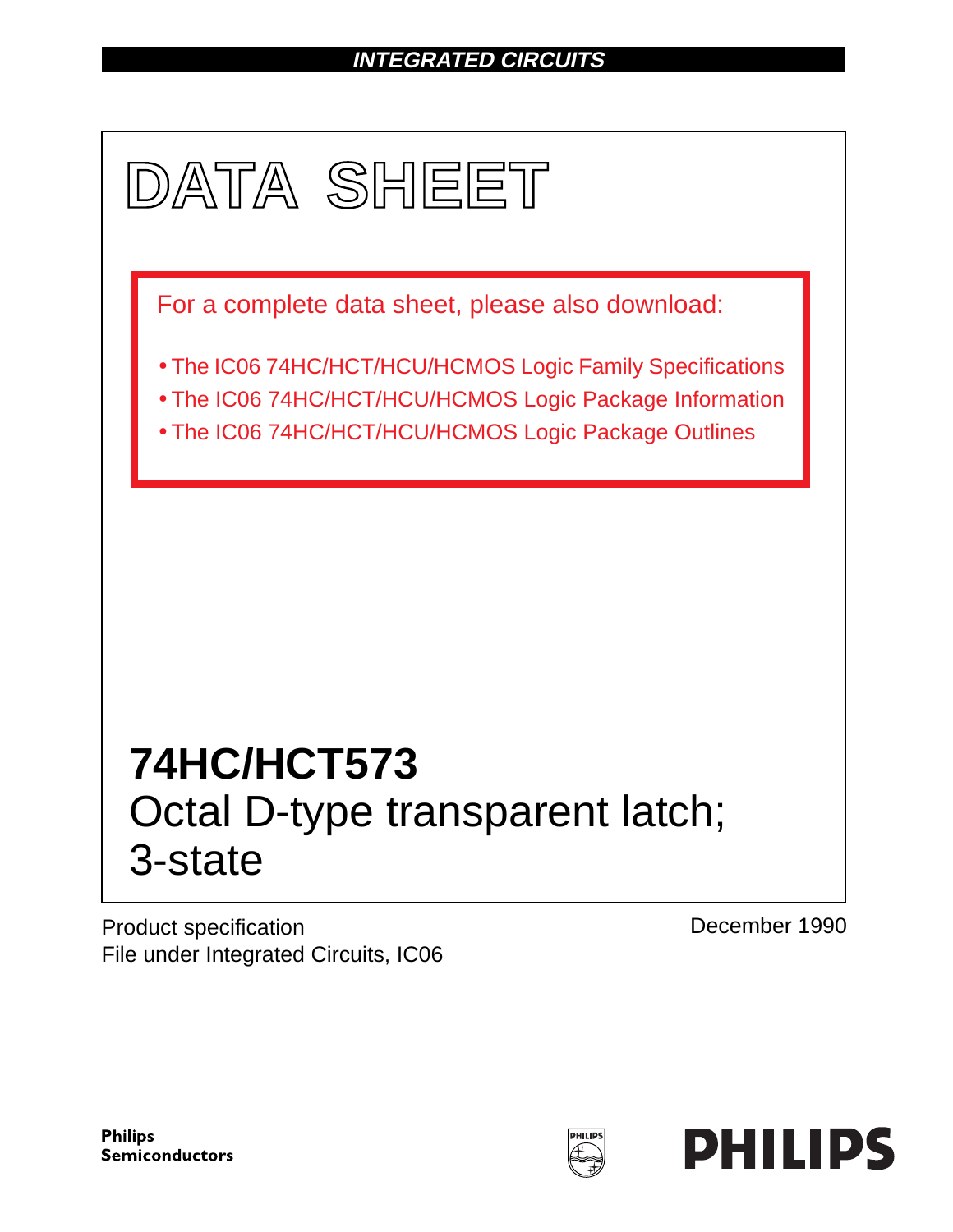## **FEATURES**

- Inputs and outputs on opposite sides of package allowing easy interface with microprocessors
- Useful as input or output port for microprocessors/microcomputers
- 3-state non-inverting outputs for bus oriented applications
- Common 3-state output enable input
- Functionally identical to the "563" and "373"
- Output capability: bus driver
- I<sub>CC</sub> category: MSI

## **GENERAL DESCRIPTION**

The 74HC/HCT573 are high-speed Si-gate CMOS devices and are pin compatible with low power Schottky TTL (LSTTL). They are specified in compliance with JEDEC standard no. 7A.

The 74HC/HCT573 are octal D-type transparent latches featuring separate D-type inputs for each latch and 3-state outputs for bus oriented applications.

A latch enable (LE) input and an output enable (OE) input are common to all latches.

The "573" consists of eight D-type transparent latches with 3-state true outputs. When LE is HIGH, data at

the  $D_n$  inputs enter the latches. In this condition the latches are transparent, i.e. a latch output will change state each time its corresponding D-input changes.

When LE is LOW the latches store the information that was present at the D-inputs a set-up time preceding the HIGH-to-LOW transition of LE. When  $\overline{OE}$  is LOW, the contents of the 8 latches are available at the outputs. When OE is HIGH, the outputs go to the high impedance OFF-state. Operation of the OE input does not affect the state of the latches.

The "573" is functionally identical to the "563" and "373", but the "563" has inverted outputs and the "373" has a different pin arrangement.

## **QUICK REFERENCE DATA**

GND = 0 V;  $T_{amb}$  = 25 °C;  $t_r = t_f = 6$  ns

| <b>SYMBOL</b>                     | <b>PARAMETER</b>                                        | <b>CONDITIONS</b>             | <b>TYPICAL</b> | <b>UNIT</b> |    |  |
|-----------------------------------|---------------------------------------------------------|-------------------------------|----------------|-------------|----|--|
|                                   |                                                         |                               | HC             | <b>HCT</b>  |    |  |
| t <sub>PHL</sub> t <sub>PLH</sub> | propagation delay                                       | $C_L$ = 15 pF; $V_{CC}$ = 5 V |                |             |    |  |
|                                   | $D_n$ to $Q_n$                                          |                               | 14             | 17          | ns |  |
|                                   | LE to $Q_n$                                             |                               | 15             | 15          | ns |  |
| $C_1$                             | input capacitance                                       |                               | 3.5            | 3.5         | рF |  |
| $C_{PD}$                          | power dissipation capacitance per latch   notes 1 and 2 |                               | 26             | 26          | pF |  |

### **Notes**

1. C<sub>PD</sub> is used to determine the dynamic power dissipation (P<sub>D</sub> in  $\mu$ W):

 $P_D = C_{PD} \times V_{CC}^2 \times f_i + \sum (C_L \times V_{CC}^2 \times f_0)$  where:

 $f_i$  = input frequency in MHz;  $f_0$  = output frequency in MHz

 $\Sigma$  (C<sub>L</sub> × V<sub>CC</sub><sup>2</sup> × f<sub>o</sub>) = sum of outputs

 $C_L$  = output load capacitance in pF;  $V_{CC}$  = supply voltage in V

2. For HC the condition is V<sub>I</sub> = GND to V<sub>CC</sub>; for HCT the condition is V<sub>I</sub> = GND to V<sub>CC</sub> – 1.5 V

## **ORDERING INFORMATION**

See "74HC/HCT/HCU/HCMOS Logic Package Information".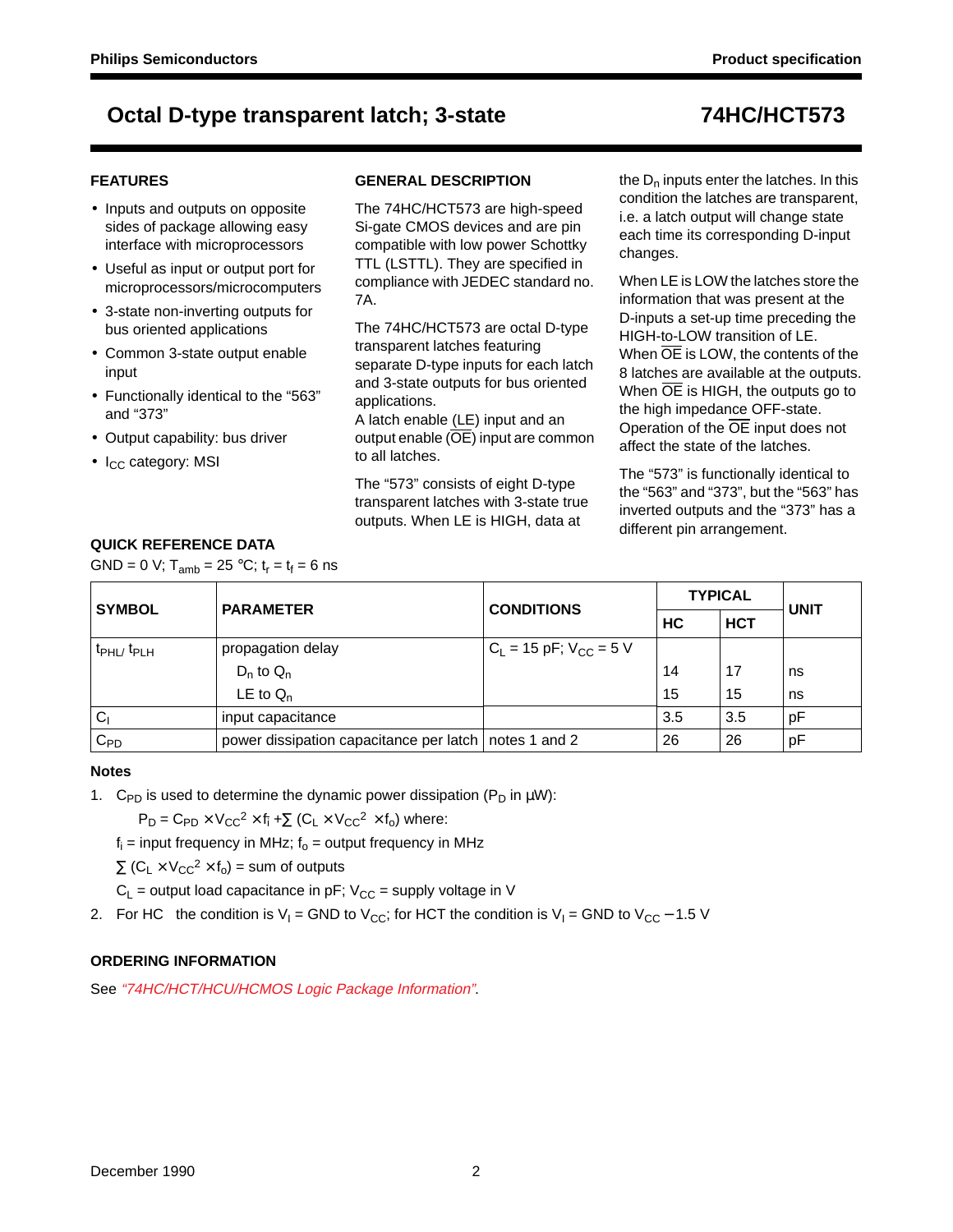## **PIN DESCRIPTION**

| PIN NO.                                  | <b>SYMBOL</b>  | <b>NAME AND FUNCTION</b>                 |  |  |  |  |  |
|------------------------------------------|----------------|------------------------------------------|--|--|--|--|--|
| 2, 3, 4, 5, 6, 7, 8, 9<br>$D_0$ to $D_7$ |                | data inputs                              |  |  |  |  |  |
| 11<br>LE                                 |                | latch enable input (active HIGH)         |  |  |  |  |  |
| <b>OE</b>                                |                | 3-state output enable input (active LOW) |  |  |  |  |  |
| 10                                       | <b>GND</b>     | ground $(0 V)$                           |  |  |  |  |  |
| 19, 18, 17, 16, 15, 14, 13, 12           | $Q_0$ to $Q_7$ | 3-state latch outputs                    |  |  |  |  |  |
| 20                                       | $V_{CC}$       | positive supply voltage                  |  |  |  |  |  |

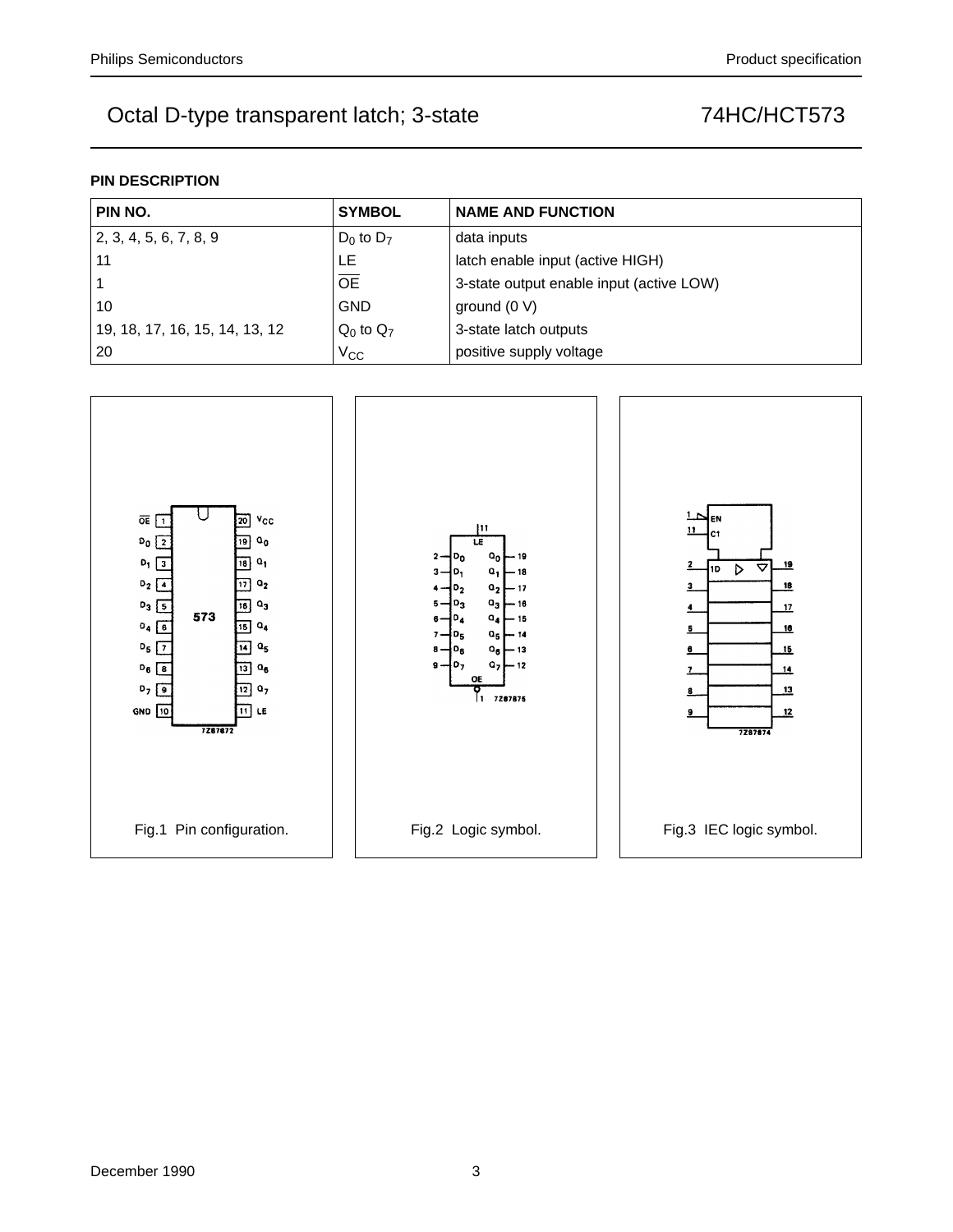D<sub>1</sub>

 $\mathbf{p}_2$ 

 $\overline{\mathsf{p}_3}$ 

04

|¤5

 $D_{6}$ 

D<sub>7</sub> ŁĖ  $\mathbf{R}$ σē

# Octal D-type transparent latch; 3-state 74HC/HCT573

 $\frac{0}{19}$  $a_1$ <sub>18</sub>

 $\overline{a_2}$ <sub>17</sub>

 $\frac{a_3}{a_3} \frac{16}{16}$ 

 $\frac{Q_4}{15}$ 

 $\frac{\alpha_5}{14}$ 

 $\frac{a_6}{13}$ 

 $\frac{Q_7}{12}$ 

7287873

 $3 - STATE$ 

**OUTPUTS** 

Fig.4 Functional diagram.

LATCH

 $1$  to  $8$ 

## **FUNCTION TABLE**

| <b>OPERATING</b>   |           | <b>INPUTS</b> |       | <b>INTERNAL</b> | <b>OUTPUTS</b> |  |  |
|--------------------|-----------|---------------|-------|-----------------|----------------|--|--|
| <b>MODES</b>       | <b>OE</b> | LE.           | $D_N$ | <b>LATCHES</b>  | $Q_0$ to $Q_7$ |  |  |
| enable and read    |           | н             |       |                 |                |  |  |
| register           |           | н             | н     | н               | н              |  |  |
| (transparent mode) |           |               |       |                 |                |  |  |
| latch and read     |           |               |       |                 |                |  |  |
| register           |           |               | h     |                 |                |  |  |
| latch register and | Н         |               |       |                 |                |  |  |
| disable outputs    | Н         |               |       |                 |                |  |  |

### **Notes**

- 1.  $H = HIGH$  voltage level
	- h = HIGH voltage level one set-up time prior to the HIGH-to-LOW LE transition
	- L = LOW voltage level
	- l = LOW voltage level one set-up time prior to the HIGH-to-LOW LE transition
	- Z = high impedance OFF-state

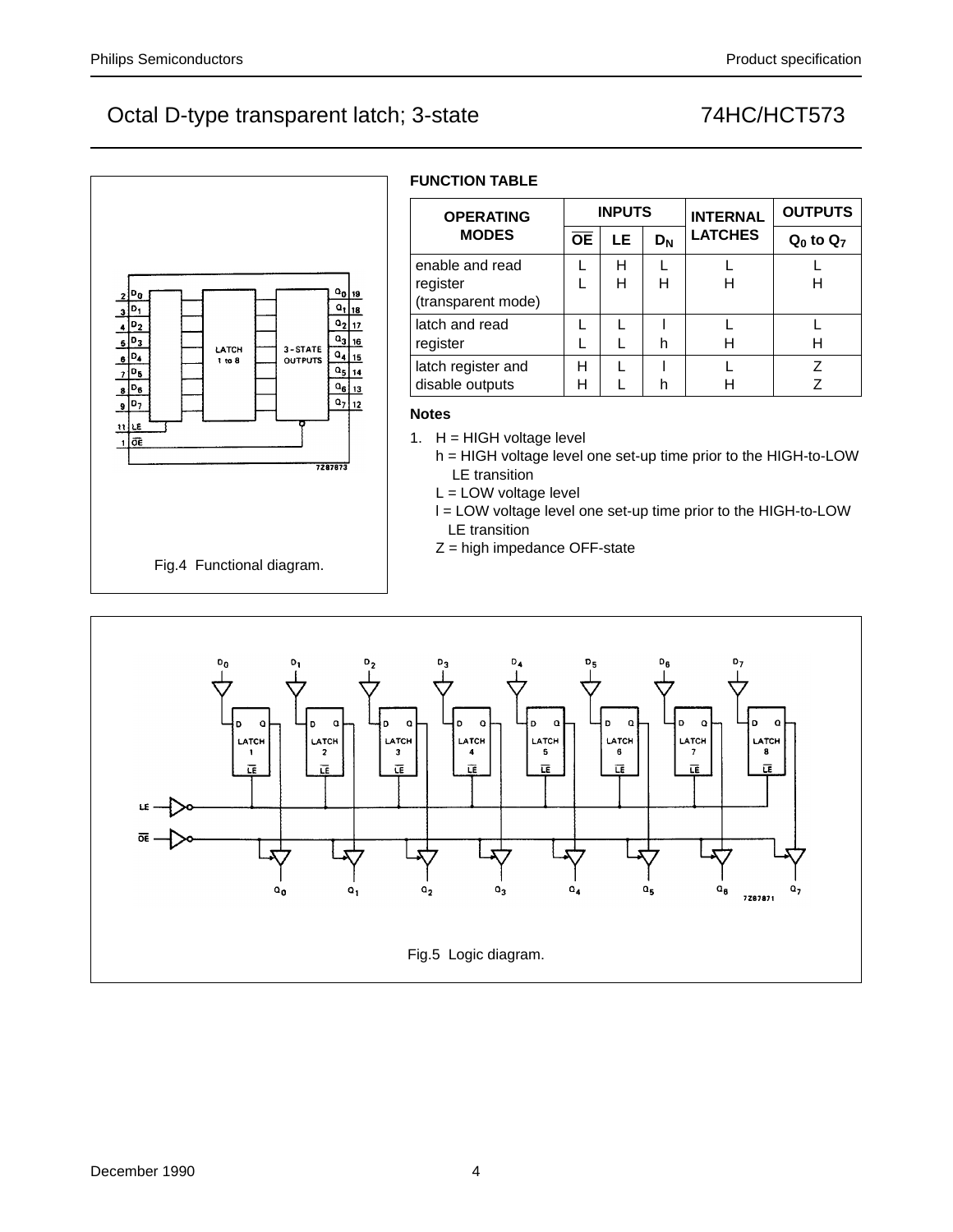## **DC CHARACTERISTICS FOR 74HC**

For the DC characteristics see "74HC/HCT/HCU/HCMOS Logic Family Specifications".

Output capability: bus driver I<sub>CC</sub> category: MSI

## **AC CHARACTERISTICS FOR 74HC**

GND = 0 V;  $t_r = t_f = 6$  ns;  $C_L = 50$  pF

|                                        | <b>PARAMETER</b>                                        | $T_{amb}$ (°C) |                                    |                 |                 |                 |                 |                 |             | <b>TEST CONDITIONS</b> |                  |
|----------------------------------------|---------------------------------------------------------|----------------|------------------------------------|-----------------|-----------------|-----------------|-----------------|-----------------|-------------|------------------------|------------------|
|                                        |                                                         | 74HC           |                                    |                 |                 |                 |                 |                 |             |                        |                  |
| <b>SYMBOL</b>                          |                                                         | $+25$          |                                    |                 | $-40$ to $+85$  |                 | $-40$ to $+125$ |                 | <b>UNIT</b> | $V_{\rm CC}$<br>(V)    | <b>WAVEFORMS</b> |
|                                        |                                                         | min.           | typ.                               | max.            | min.            | max.            | min.            | max.            |             |                        |                  |
| t <sub>PHL</sub> / t <sub>PLH</sub>    | propagation delay<br>$D_n$ to $Q_n$                     |                | 47<br>17<br>14                     | 150<br>30<br>26 |                 | 190<br>38<br>33 |                 | 225<br>45<br>38 | ns          | 2.0<br>4.5<br>6.0      | Fig.6            |
| t <sub>PHL</sub> /t <sub>PLH</sub>     | propagation delay<br>LE to $Q_n$                        |                | 50<br>18<br>14                     | 150<br>30<br>26 |                 | 190<br>38<br>33 |                 | 225<br>45<br>38 | ns          | 2.0<br>4.5<br>6.0      | Fig.7            |
| t <sub>PZH</sub> / t <sub>PZL</sub>    | 3-state output enable<br>time $\overline{OE}$ to $Q_n$  |                | 44<br>16<br>13                     | 140<br>28<br>24 |                 | 175<br>35<br>30 |                 | 210<br>42<br>36 | ns          | 2.0<br>4.5<br>6.0      | Fig.8            |
| $tPHZ$ $tPLZ$                          | 3-state output disable<br>time $\overline{OE}$ to $Q_n$ |                | 55<br>20<br>16                     | 150<br>30<br>26 |                 | 190<br>38<br>33 |                 | 225<br>45<br>38 | ns          | 2.0<br>4.5<br>6.0      | Fig.8            |
| $t$ <sub>THL</sub> $/t$ <sub>TLH</sub> | output transition time                                  |                | 14<br>5<br>$\overline{\mathbf{4}}$ | 60<br>12<br>10  |                 | 75<br>15<br>13  |                 | 90<br>18<br>15  | ns          | 2.0<br>4.5<br>6.0      | Fig.6            |
| $t_{W}$                                | enable pulse width<br><b>HIGH</b>                       | 80<br>16<br>14 | 14<br>5<br>4                       |                 | 100<br>20<br>17 |                 | 120<br>24<br>20 |                 | ns          | 2.0<br>4.5<br>6.0      | Fig.7            |
| $t_{\rm su}$                           | set-up time<br>$D_n$ to LE                              | 50<br>10<br>9  | 11<br>4<br>3                       |                 | 65<br>13<br>11  |                 | 75<br>15<br>13  |                 | ns          | 2.0<br>4.5<br>6.0      | Fig.9            |
| t <sub>h</sub>                         | hold time<br>$D_n$ to LE                                | 5<br>5<br>5    | 3                                  |                 | 5<br>5<br>5     |                 | 5<br>5<br>5     |                 | ns          | 2.0<br>4.5<br>6.0      | Fig.9            |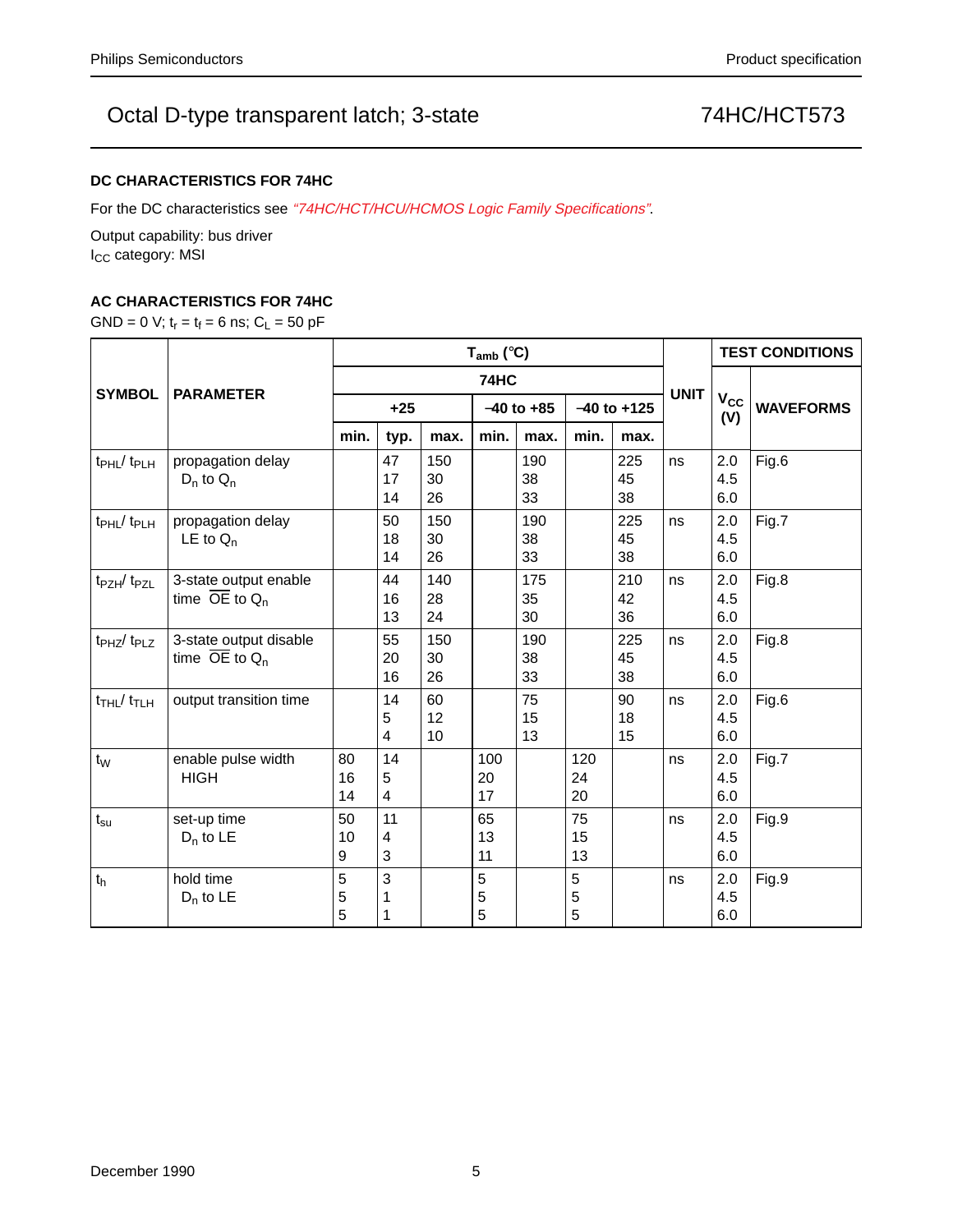### **DC CHARACTERISTICS FOR 74HCT**

For the DC characteristics see "74HC/HCT/HCU/HCMOS Logic Family Specifications".

Output capability: bus driver I<sub>CC</sub> category: MSI

### **Note to HCT types**

The value of additional quiescent supply current ( $\Delta I_{CC}$ ) for a unit load of 1 is given in the family specifications. To determine ∆I<sub>CC</sub> per input, multiply this value by the unit load coefficient shown in the table below.

| <b>INPUT</b> |      | UNIT LOAD COEFFICIENT |
|--------------|------|-----------------------|
|              | 0.35 |                       |
|              | 0.65 |                       |
|              | 1.25 |                       |

## **AC CHARACTERISTICS FOR 74HCT**

GND = 0 V;  $t_r = t_f = 6$  ns;  $C_L = 50$  pF

|                                         | <b>PARAMETER</b>                                           | $T_{amb}$ (°C) |                         |      |                |      |                 |      |             | <b>TEST CONDITIONS</b> |                  |
|-----------------------------------------|------------------------------------------------------------|----------------|-------------------------|------|----------------|------|-----------------|------|-------------|------------------------|------------------|
| <b>SYMBOL</b>                           |                                                            | 74HCT          |                         |      |                |      |                 |      |             |                        |                  |
|                                         |                                                            | $+25$          |                         |      | $-40$ to $+85$ |      | $-40$ to $+125$ |      | <b>UNIT</b> | $V_{\rm CC}$<br>(V)    | <b>WAVEFORMS</b> |
|                                         |                                                            | min.           | typ.                    | max. | min.           | max. | min.            | max. |             |                        |                  |
| $t_{\rm PHL}$ / $t_{\rm PLH}$           | propagation delay<br>$D_n$ to $Q_n$                        |                | 20                      | 35   |                | 44   |                 | 53   | ns          | 4.5                    | Fig.6            |
| $t_{\rm PHL}$ / $t_{\rm PLH}$           | propagation delay<br>LE to $Q_n$                           |                | 18                      | 35   |                | 44   |                 | 53   | ns          | 4.5                    | Fig.7            |
| t <sub>PZH</sub> /t <sub>PZL</sub>      | 3-state output enable<br>time<br>$\overline{OE}$ to $Q_n$  |                | 17                      | 30   |                | 38   |                 | 45   | ns          | 4.5                    | Fig.8            |
| t <sub>PHZ</sub> /t <sub>PLZ</sub>      | 3-state output disable<br>time<br>$\overline{OE}$ to $Q_n$ |                | 18                      | 30   |                | 38   |                 | 45   | ns          | 4.5                    | Fig.8            |
| $t$ <sub>THL</sub> / $t$ <sub>TLH</sub> | output transition time                                     |                | 5                       | 12   |                | 15   |                 | 18   | ns          | 4.5                    | Fig.6            |
| $t_{W}$                                 | enable pulse width<br><b>HIGH</b>                          | 16             | 5                       |      | 20             |      | 24              |      | ns          | 4.5                    | Fig.7            |
| $t_{\rm su}$                            | set-up time<br>$D_n$ to LE                                 | 13             | $\overline{7}$          |      | 16             |      | 20              |      | ns          | 4.5                    | Fig.9            |
| t <sub>h</sub>                          | hold time<br>$D_n$ to LE                                   | 9              | $\overline{\mathbf{4}}$ |      | 11             |      | 14              |      | ns          | 4.5                    | Fig.9            |